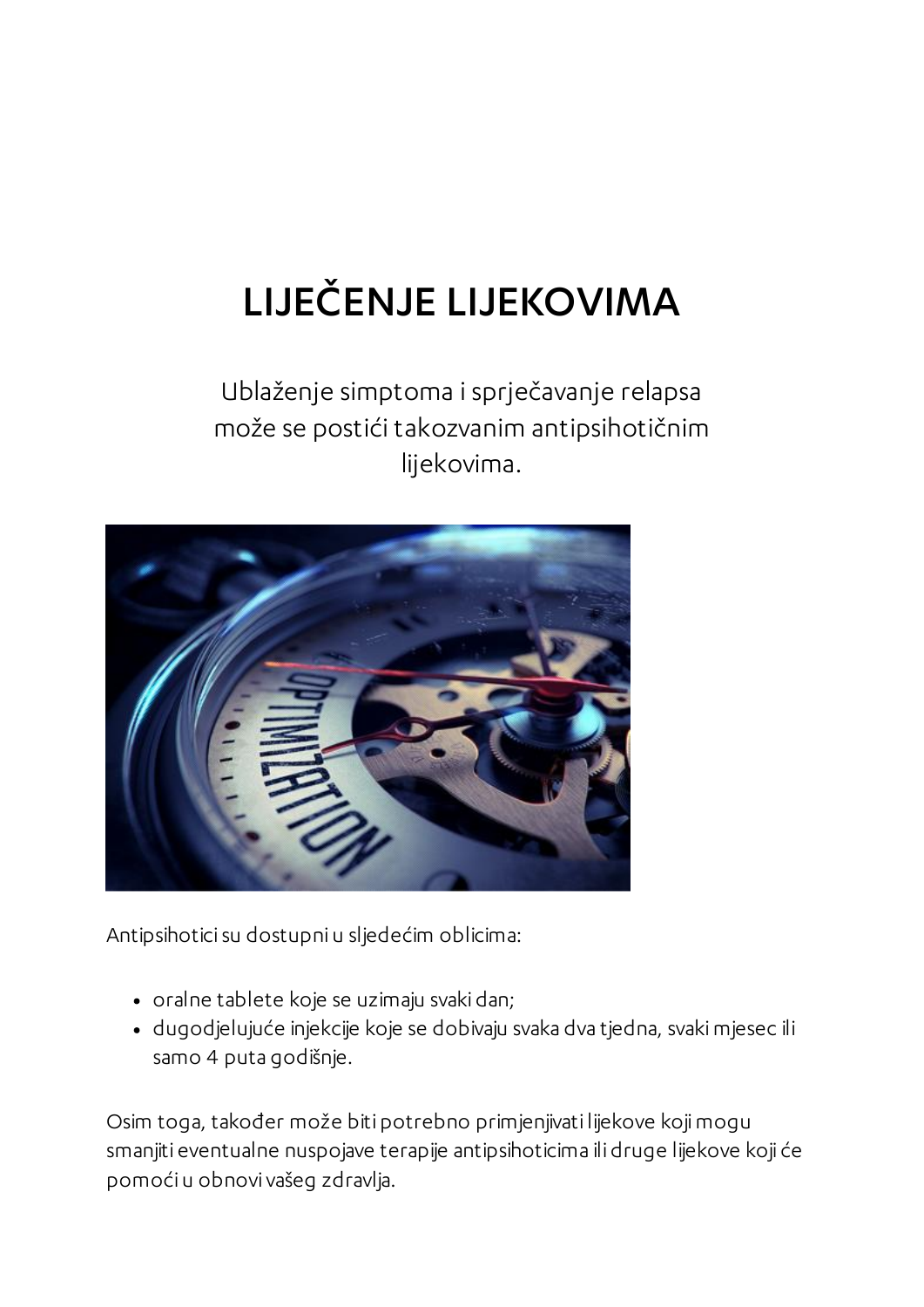## Literatura

- . APA Clinical Guidelines. American Psychiatric Association. Practice guidelines for the treatment of patients with schizophrenia. 2004
- . Falkai P et al. World J Biol Psychiatry 2005; 6: 132-191.
- . Kendler KS et al. Arch Gen Psychiatry 1996; 53: 1022-1031.
- . World Health Organization. The World Health Report: 2001: Mental health: new understanding, new hope.
- . American Psychiatric Association. Diagnostic and Statistical Manual of Mental Disorders. 4th Edition Text Revision (DSM-IV-TR). Arlington: American Psychiatric Publishing Inc. 2000.
- . Lieberman JA et al.J Clin Psychiatry 1996; 57(suppl 9): 5-9.
- . Breier A et al. Am J Psychiatry 1994; 151: 20-26.
- . Robinson DG et al. Am J Psychiatry 1999; 156: 544-549.
- . National Institute for Clinical Excellence.National Clinical Practice Guidelines Number 82.
- . Howard R et al. Am J Psychiatry 2000; 157: 172-178.
- . Angermeyer MC et al. Schizophr Bull 1990; 16: 293-307.
- . Murray RM and Fearon P.J Psychiatr Res 1999;33: 497-499.
- . Lang UE et al. Cell Physiol Biochem 2007; 20: 687-702.
- . Harrigan SM et al. Psychol Med 2003;33: 97-110.
- . Bottlender R et al. Schizophr Res 2003; 62:37-44.
- . Lynn Starr h. et al: Comparison of long-acting and oral antipsychotic treatment effects in patients with schizophrenia, comorbid substance abuse, and a history of recent incarceration: An exploratory analysis of the PRIDE study; Schizophr Res. 2018 Apr;194:39-46. doi: 10.1016/j.schres.2017.05.005. Epub 2017 Jun 7
- . Awad AG et al. Pharmacoeconomics 2008; 26: 149-162.
- . Keith SJ et al. Psychiatr Serv 2004; 55: 997-1005.
- . Lieberman JA et al. Pharmacol Rev 2008; 60:358-403.
- . Tandon R et al. Psychoneuroendocrinology 2003; 28(suppl 1): 9-26.
- . Wyatt RJ. Schizophr Bull 1991; 17:325–351
- . Robinson DG et al. Arch Gen Psychiatry 1999; 56: 241-247.
- . Weiden PJ et al. Psychiatr Serv 2004; 55: 886-891.
- . Koen L et al. Psychosomatics 2007; 48: 128-134.